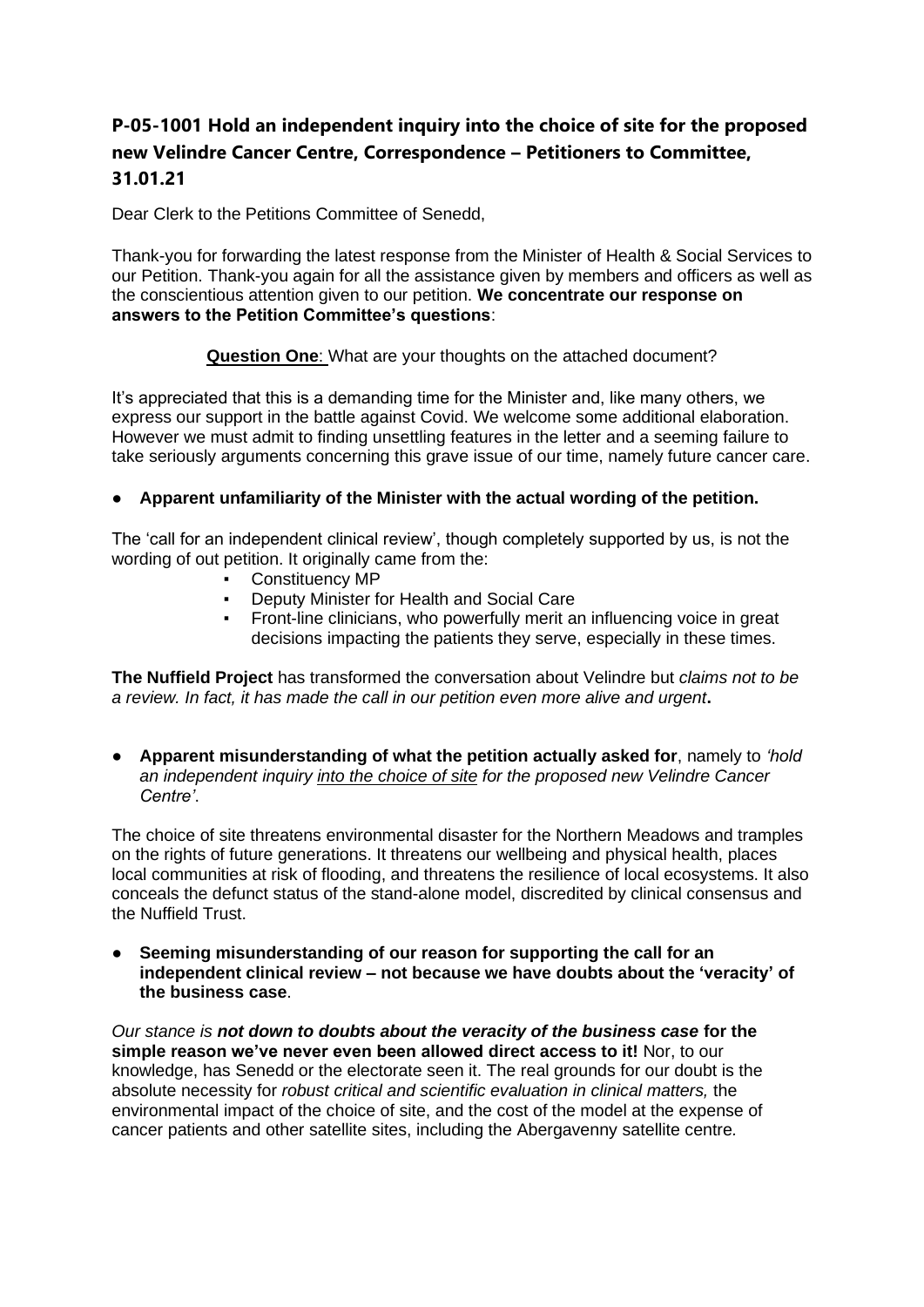- **The Minister's apparent exclusion from the process of clinicians with their crucial expertise and concern for patient welfare. They're still barred from evaluating the project's current proposals and so from major decisions on cancer care - ignoring even the 57** *senior and specialist* **clinicians.**
	- o This apparent, alleged irrelevance of the clinical community to a business case is clear-cut in the Minister's letter, even though the Chief Medical Officer himself led Velindre into a limited but **purely clinical** study - the Nuffield project narrowly focused on the regional network. And Nuffield clearly stated there would be no account taken of finance – i.e. the business side.
	- o What's more this dismissal of sustained clinical enquiry contradicts the Government's own *Infrastructure Investment Guidance*. That speaks of the 'development of clinical strategies *which will clearly influence the plans developed*' (p.9). Yet senior specialist clinicians don't even merit a passing mention in the Minister's letter. Something else to shock us, especially at this time.
- **The Minister seems to believe that the Infrastructure Investment Board (IIB) was able to decisively evaluate the Nuffield report within only a fortnight after it was posted on December 2.**

Yet Velindre's own records from board and risk meetings mid-December (10<sup>th</sup> & 14<sup>th</sup>) show everyone there needing time to digest the report properly - the view also held by the clinicians we know. Again, we know nothing of the NHS IIB's clinical skills, which means we can't have confidence in its ability to conduct a thorough and sound analysis of Nuffield in such a short time.

**Question 2:** Does it adequately address the issues that you raised?

**Sadly, we have to say that the letter takes little account of our concerns and evidence**. It only confirms how urgently needed is the debate to consider a proper inquiry. As we've indicated above, some statements in the letter are in fact alarming.

Primarily, in the Minister's letter everything seems to rest solely on the NHS IIB, a body which can't be found on the Senedd website. Its ongoing work seemingly by-passes even Senedd scrutiny not just specialist clinical scrutiny.

- Whilst we accept that an independent review of the *business* case is underway, this must include an independent inquiry of the *clinical* case and choice of site conducted in parallel. We are asking for an independent inquiry of the clinical case in conjunction with the business case review. We understand that:
	- a recent letter signed by 164 senior clinicians from 4 Health Boards also discusses the Nuffield Advice stating that co-location with an acute hospital would provide safer acute in-patient care, enhance opportunities for world class research and it would be in line with best practice elsewhere.
	- Appendix One of the Nuffield Trust report clearly suggests that co-location at an acute site is the best option, and not a merely a reasonable compromise.
- To date no independent clinical review been undertaken, as Nuffield stated their report did not amount to a review.
- Further, the Minister's response takes no account of the way this project will be detrimental to the physical and mental wellbeing of the local community. This is a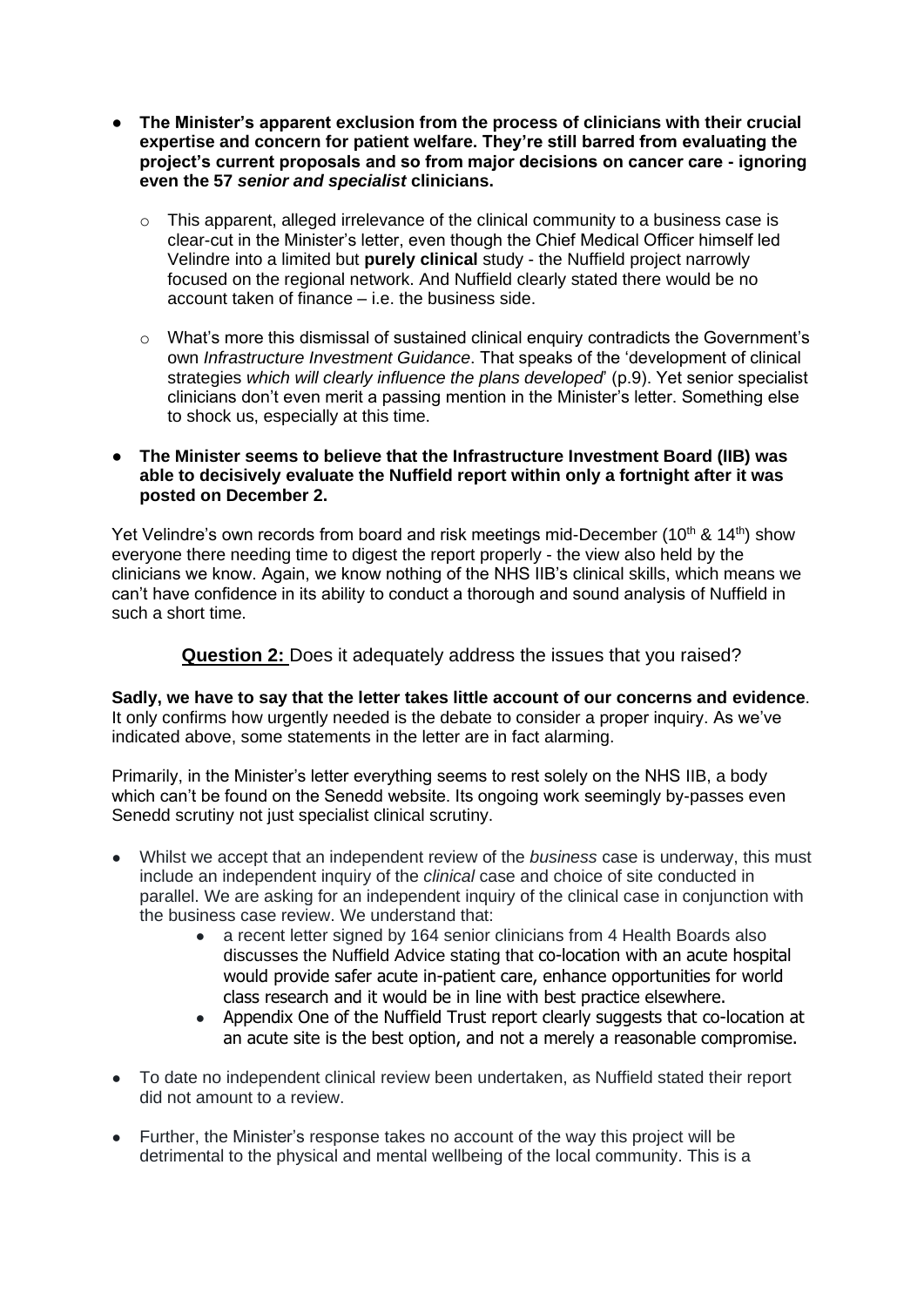statutory duty for the minister, repeatedly highlighted to him by letters also circulated to MS members outside of this process. The failure to address this concern is alarming.

● We call for an independent inquiry, not only because of the clinical, environmental, and health and wellbeing issues with the project, but because there is a wide perception of serious and repeated mistruths and inaccuracies regarding the reasons for choosing the Northern Meadows as the site for the new Cancer Centre.

For example, Velindre NHS Trust in a document "Why not build a new Velindre Cancer Centre on another hospital site?" published on 21/7/2020 page 2 paragraph 2. claims:

- "The clinical lead in an external review of the project, carried out in 2017, was Dr Jane Barrett OBE, an eminent UK clinical oncologist and past President of the Royal College of Radiologists." This statement is untrue. The following statement is from Dr Jane Barrett in an email dated 22/8/2020:
- "You are correct that I was involved in the review into the siting of satellite centres in South Wales. However it was not a review into the redevelopment of Velindre. As far as I know there is no stand-alone report but the decision was based on presentations and papers received. I imagine Velindre still has the relevant papers."
- To date no explanation has been provided for the misleading and factually incorrect statement made by Velindre NHS trust as shown above (The oft cited 'Barrett report' simply does not exist). No copy of the report has been made available for scrutiny, despite this being promised to the local member of parliament.

### **Other concerns also warranting further inquiry with regard to Velindre**:

- Misrepresentation of the number of patients transferred urgently.
- Misrepresentation of the role of EMRTS (Emergency Medical Retrieval and Transfer Service).
- Falsely stating EMRTS had attended a patient who sadly died.
- Misrepresenting the time taken for ambulance transfer for escalation of care.
- Misrepresentation/Suppression of the Level of concern within Velindre NHS trust.
- Failure to fully and meaningfully engage stakeholder Health Boards in the planning process.

An open and honest debate in the Senedd is justified in order to clarify the situation, to address the concerns of the community and the public, and to prevent the minister from making the wrong decision based on incorrect information that he has accepted in good faith as being true.

### **Question 3**: Do you have further questions in response?

*The following questions bear on our concerns*:

1. Who in particular sits on the NHS IIB and how many of them are specialist clinicians?

2. Who was permitted to scrutinise the Nuffield advice in December beside Velindre and the Chief Medical Officer, and did the 57 senior clinicians (now at least 164 senior clinicians wanting to be heard) contribute significantly to the IIB considerations?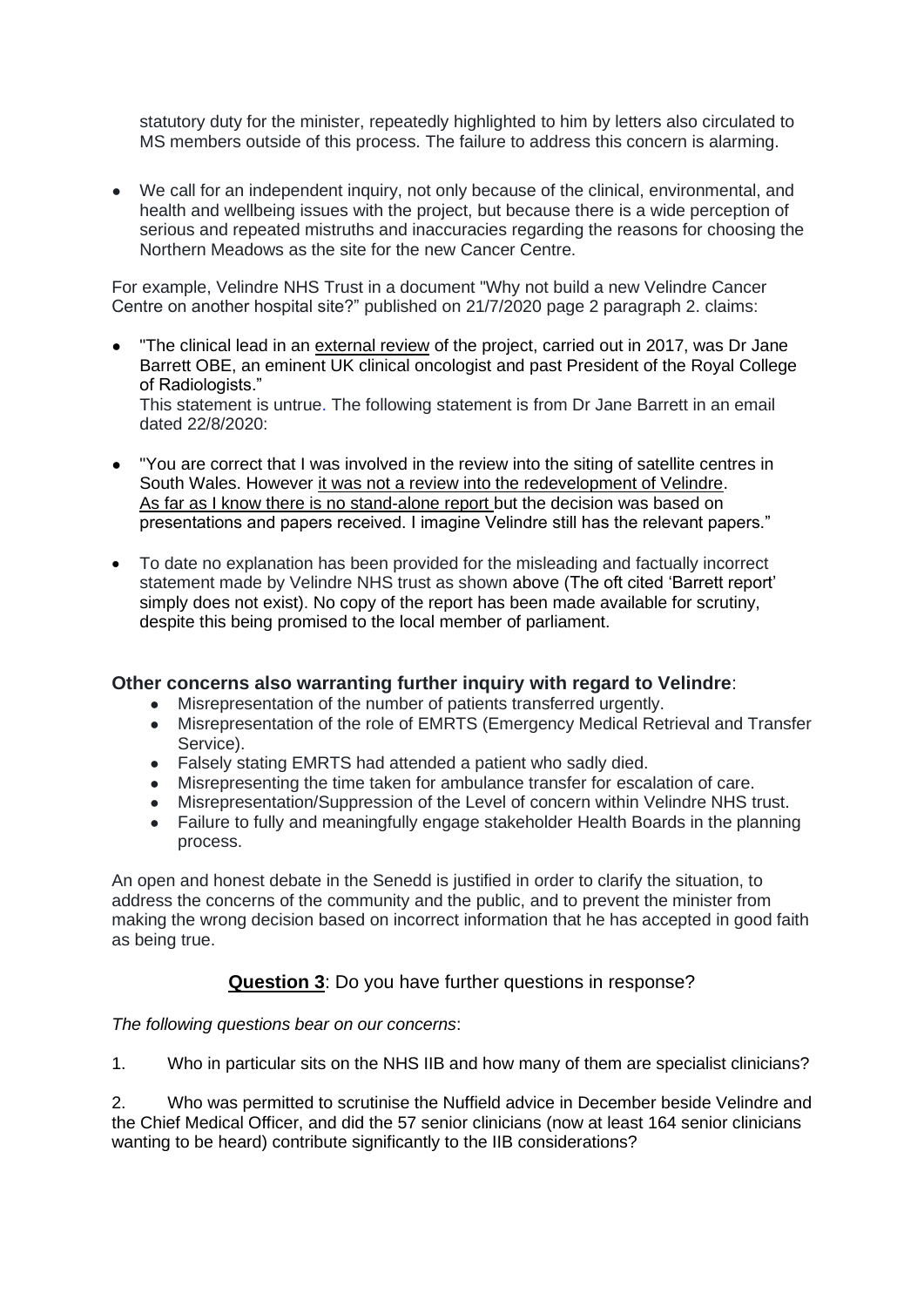3. In view of the £20 million incurred for this confused and broken project already stretching far into the future with the use of MIM and Governmental Grants to fund enabling works, may we expect the Health Committee, Finance Committee and/or Public Accounts Committee and Future Generations Commissioner to scrutinise the decision's merits and demerits.

4. What representation has there been from cancer clinical leads from South East Wales to the business case process?

5. How long will Welsh Government be relaxed about the Nation's capital being the only place in Wales to lack a safe, one-stop co-location of cancer care in an acute hospital? And, so far as we know, the only recent one in the UK to actually *choose* a stand-alone site?

6. What considerations has the minister made regarding the impact of the development, both in construction and long term operation, of the long term health and wellbeing impacts of the development? We believe this is especially pertinent in light of covid-19 and the need scientifically established need of people to travel less and stay local more and Welsh Government itself telling people to use local green spaces?

**Question Four:** Is there anything additional that you would like the Committee to know at this stage, either in response to this document or as an update to the Committee?

**We request that the Petition be still pursued right to a Senedd debate, but also:**

**1. We call upon Welsh Government to make public the business case itself, which it seemingly expected us to know, with details on discussion of clinical matters and the Nuffield Report as well as the financing of this project**

**2. We similarly call for the reports being considered on the environmental, health, and wellbeing impact of the development.**

**3. Through the Minister and the petitions committee we urge the IIB to make known details of the clinical review taking place in the business case process.** Welsh government says the IIB 'supports the delivery of safe, sustainable and accessible services, and facilitate high standards of patient care.' (Infrastructure Investment Guidance p.10). How exactly is that done without close working with the specialist clinical community?

#### **4. We repeat the concerns expressed in our letter to the Petitions Committee of 7 th December, not addressed in the Minister's letter (now strengthened by post-Nuffield awareness). Especially the need to:**

- Act on the Nuffield recommendation for Velindre's transitional role in cancer for the next ten years. A revised down Velindre proposal is essential, excluding a profligate, unnecessary spend on access roads to Northern Meadows. A smaller post-Nuffield build does not need to be on the Northern Meadows.
- Work *transparently* with the Health Boards to urgently progress plans for the Velindre footprint at UHW towards ultimate co-location. Using the UHW covid surge unit as a base for a new Velindre development at UHW makes perfect sense and needs to be explored. We now know this footprint programme could be supported with funds freed up from unnecessary major capital spending.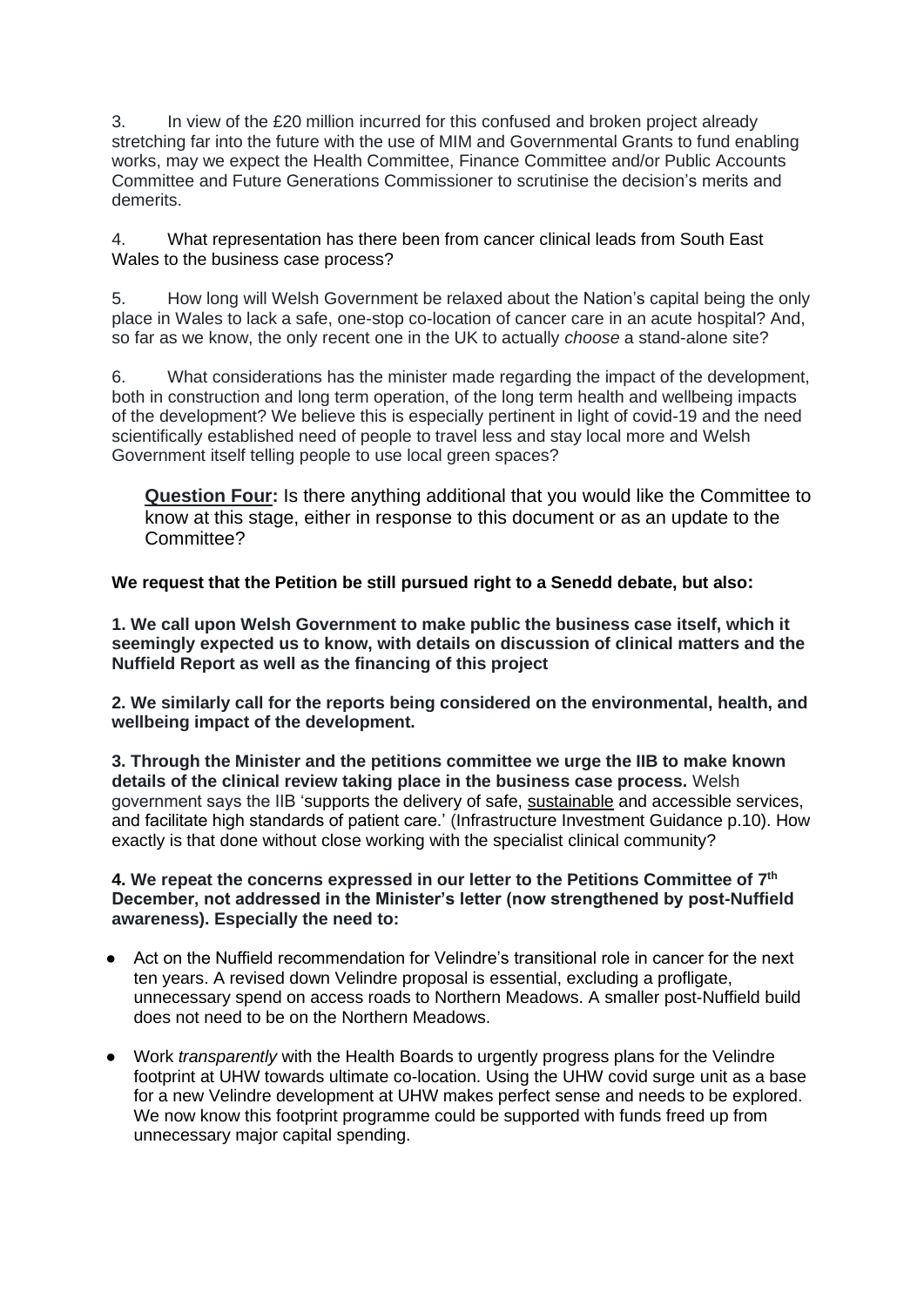- Enable Velindre to cease pure tokenism in so-called public 'consultation' and work openly and honestly with the local community.
- Address the need for fresh leadership to take forward a true Transforming Cancer Services project.
- Confirm that the IIB is not seriously proposing a minimum public spend of £220m (build costs estimated way back 7 years ago) on a hospital useful for a maximum 10-15 years use after completion, (likely much less). There must be scrutiny of the financing of this new programme and the decision to choose the Northern Meadows, as this opens the door to unsustainable housing development in other areas of Wales.

#### **5. We urge Welsh Government to expedite rapid renewal of University Hospital of Wales rebuild with a cancer hospital of excellence at its heart, pooling the investment for Velindre and UHW**.

**7. In the continuing Covid, Climate and Economic Emergencies we urge Welsh Government to guarantee the continuance of the Northern Meadows as the indispensable, high-value health asset that it is for the population's resilience and for those recovering from Long Covid and other illnesses, including cancer.**

For the consideration of the Planning Committee, we have also attached our letters sent to the Health Minister and Environment Minister, for which we have yet to receive a response.

In addition we encourage Committee members to read the definitive, powerful, comprehensive letter sent, unbeknown to us, to the Minister for Health and Social Services, by north-west Cardiff councillors. It appeared 30<sup>th</sup> January 2021 on the Facebook page of Whitchurch & Tongwynlais Councillors. Also shared to STNM Facebook. In the light of that letter and this one, we trust the Petitions Committee to act wisely once more and raise the serious questions posed against the choice of clinical model and the Northern Meadows as the site for the new build. The arguments for putting the Centre there are now widely discredited and alternative sites remain available for a transitional post-Nuffield scaled down role of Velindre, including its current site. The prize at the end is a cancer centre of international excellence located at the New UHW.

Finally, the Health Committee of Senedd agreed in September to considering our petition further after Nuffield reported and we see no report that it has.

Thank-you again for your help and interest,

Yours sincerely.

Save the Northern Meadows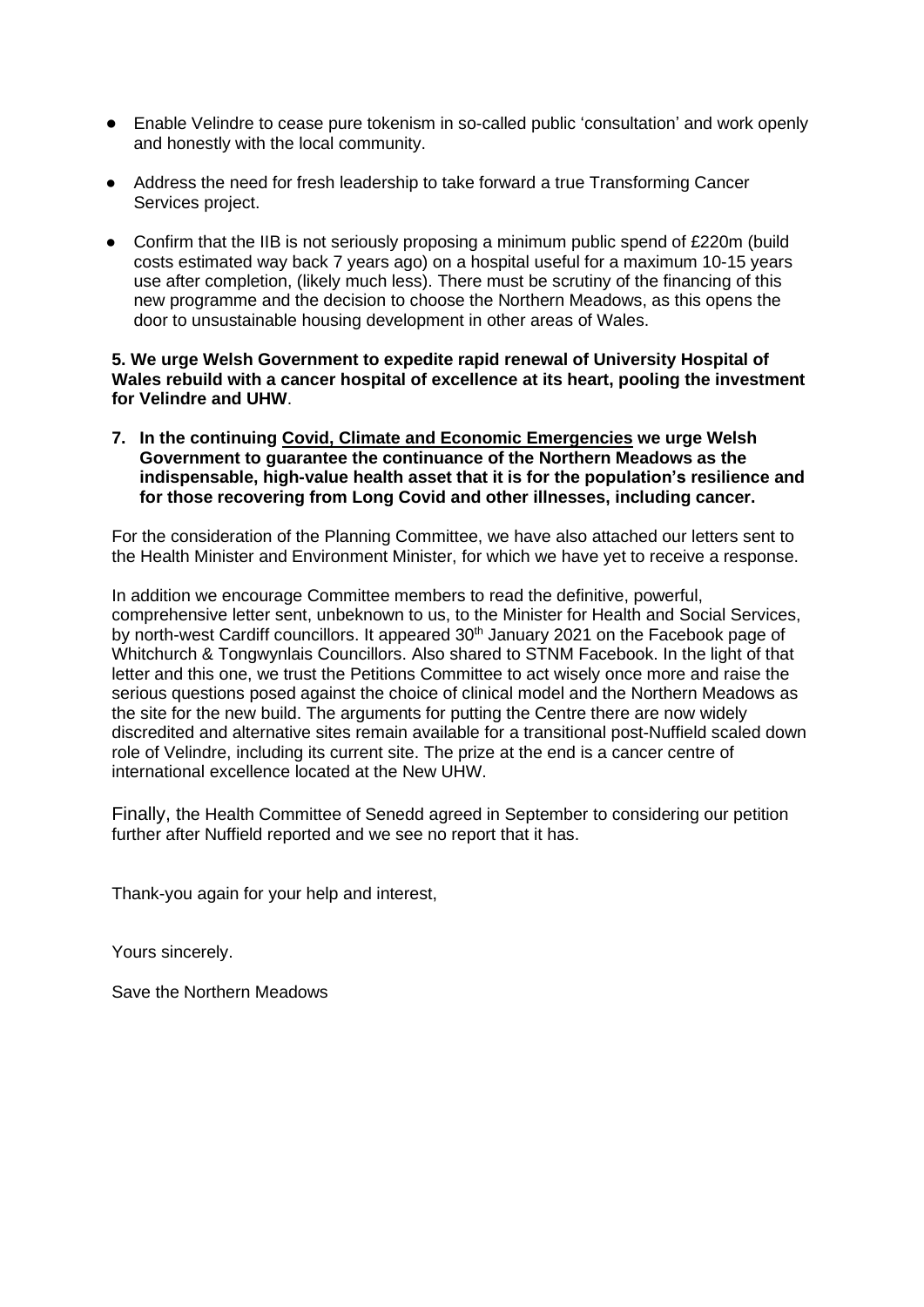Dear Ms.Griffiths MS,

We are acutely aware of the relentless demands of COVID-19 on both you and your department and greatly appreciate all you do. So we wouldn't write to you at this time if the matter was not urgent.

You will be aware of our **six previous letters** to yourself, and we are disappointed you have so far not sent a response. We are a campaign to Save the Northern Meadows, 14 hectares of green space to the north of Whitchurch Hospital and directly adjacent on two sides to the Glamorganshire Canal and Forest Farm local nature reserve (LNR). The meadows themselves constitute a Site of Importance for Nature Conservation (SINC) and an area of the Canal is a Site of Special Scientific Interest (SSSI). **Building here would cause an environmental disaster for biodiversity in Cardiff. Building works are due to start in late January.**

### **Therefore it is imperative you act now.**

Time and options remain which could stop this disaster if you step in. The Nuffield Trust, commissioned by Velindre following advice from the Chief Medical Officer, advised the footprint of the new Velindre Cancer Centre (nVCC) should be radically changed. <sup>1</sup> Velindre purchased 'the Grange' site in the mid 2010s intending to build the cancer centre there, yet ultimately stated this site was too small and chose to relocate to the meadow land offered by Cardiff and Vale University Health Board. **Given that the healthcare model and its associated infrastructure must now be revised, work should not be permitted to begin on the meadows.** The adjacent Grange Brownfield site should be reconsidered for the new centre so that the meadows are protected for present and future generations.

We are calling for Transforming Cancer Services (TCS), the Welsh Government, and Cardiff Council to **work with the community to identify a solution which uses the adjoining Whitchurch Hospital site and 'the Grange', but leaves the meadows unharmed and protected from any development**.

- 1. Working together, we could ensure the meadows are protected for future generations, allowing a self seeding urban forest to develop further;
- 2. Our proposed solution enables TCS, Velindre, and the Welsh Government live up to the requirements to 'maintain and enhance' ecosystems,<sup>2</sup> which they are not doing at present;

<sup>1</sup> https://www.nuffieldtrust.org.uk/project/independent-advice-to-velindre-nhs-university-trust

 $2$  3(2), The Environment (Wales) Act (2016).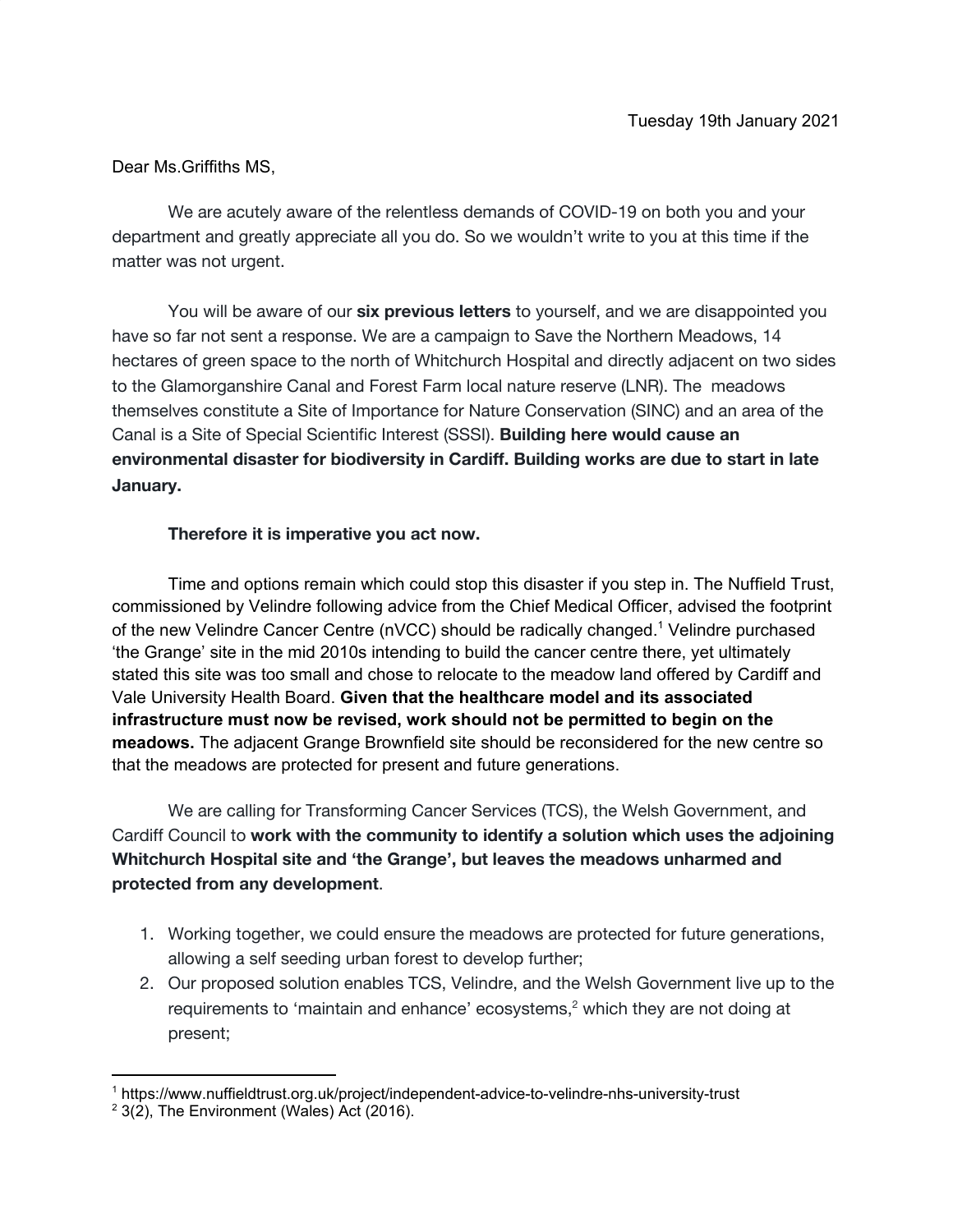3. Such a solution would ensure the local community - where many live in flats and have no means to access the countryside - have access to nature, and space to roam during these lockdowns and in the future.

Should you choose not to engage with us and negate to act, you shall be ignoring your duties and responsibilities to:<sup>3</sup>

- Tackle climate change, meet emission reduction targets and carbon budgets;
- Natural Resources Management, including oversight and implementation of the Environment (Wales) Act and Natural Resources Wales;
- Cross-cutting measures of mitigation and adaptation in relation to climate change, including water; land drainage; flood and coastal risk; and control of marine and air pollution;
- Water;
- Forestry policy and legislation, including re-stocking, tree health and forest reproductive material;
- Biodiversity policy, including implementation of the Nature Recovery Plan;<sup>4</sup>
- The protection and management of wildlife, including control of pests, injurious weeds and vermin and the regulation of plant health, seeds and pesticides;
- Local Environment Quality, including litter, fly-tipping, noise policy and regulation;
- Access to the countryside, coast and rights of way and Areas of Outstanding Natural Beauty and National Park.

This would be as a result of the significant, permanent impacts of building on the meadows as envisaged by TCS. Their work will result in:

### **1. Increased risk of flooding:**

- a. The development envisages the discharge of surface water into the Glamorganshire Canal and adjoining Melingriffith Feeder. Both these watercourses have flooded in recent months, and caused the flooding of housing around Forest Farm Road in February 2020;
- b. Cutting down trees, adding concrete surfaces, building concrete bases for radioactive therapies, and removing soils and greenery will reduce the ability of the meadow to act as a water sink;
- c. Lady Cory Field will be raised to pavement level by developers. This will increase the likelihood of flooding around Lon-y-Celyn, Pant-y-Celyn, Pendwyallt Road, and Pantmawr Road. The junction between L-y-C and P-y-C flooded in the rain during Christmas 2020.

### **2. Dangerous levels of air pollution:**

4

<sup>3</sup> https://gov.wales/lesley-griffiths-ms

https://gov.wales/sites/default/files/publications/2020-10/nature-recovery-action-plan-wales-2020-2021.pdf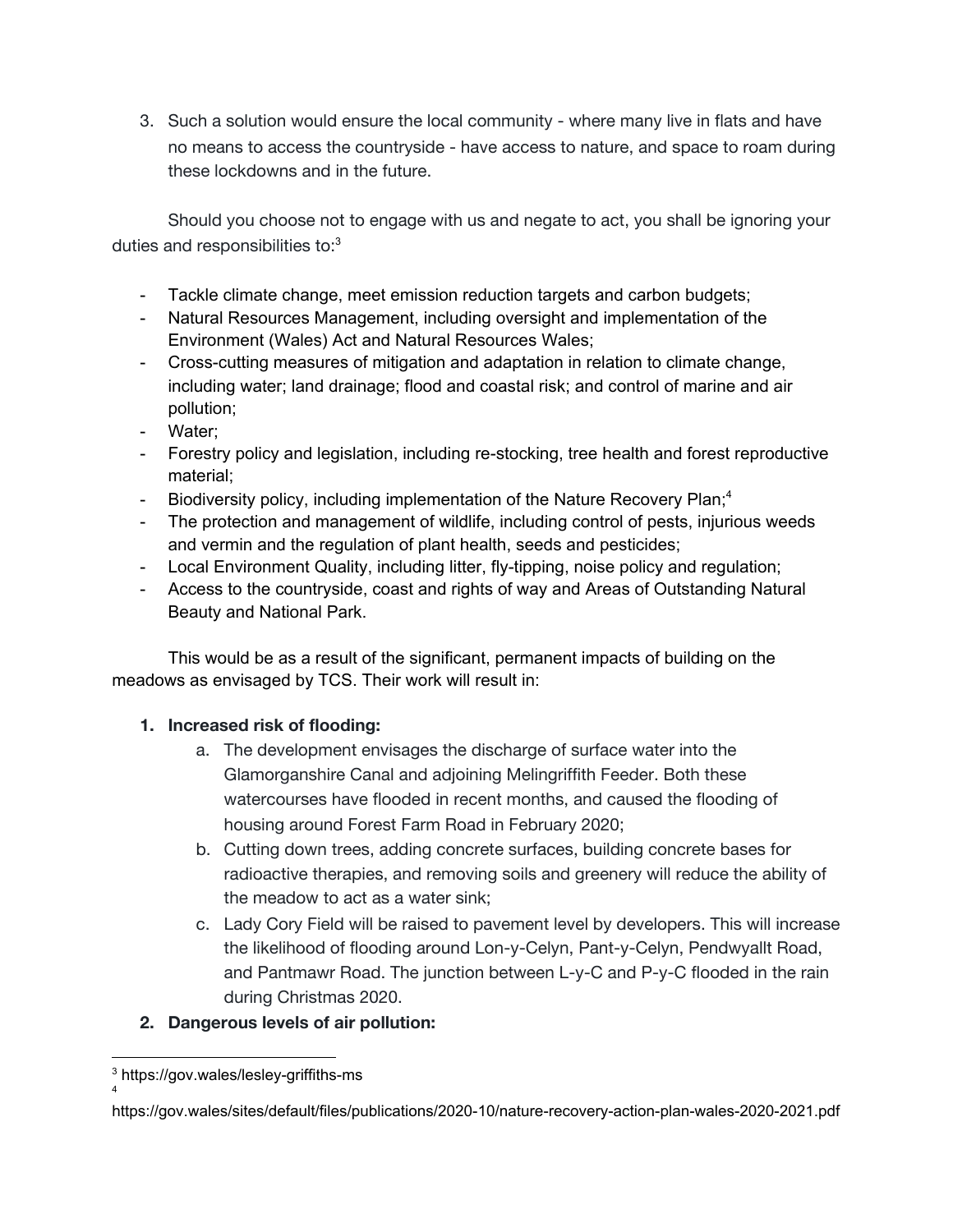- a. The increase of idling construction traffic in the area will negatively impact our physical and respiratory health, especially those of the children who live here;
- b. In November, 101 parents from Coryton Primary School signed a letter opposing the development largely on these grounds;
- c. These are significant concerns, especially following the premature death of Ella Kissi-Debrah as a result of dangerous levels of air pollution. A Coroner's Court found that air pollution "made a material contribution" to her death. Ella, who had asthma, lived close to one of London's busiest roads.

## **3. Harm to protected species:**

- a. Evidence from the developers suggest dormice, badgers, grassnakes, slowworms, bats, and hedgehogs nest on, or hunt on the site;
- b. Red and amber listed protected birds are present in Forest Farm, and will be affected by a large-scale, long-term development on the border of the Local Nature Reserve.

## **4. Felling of hundreds of trees:**

- a. The developers estimate in their application for the cancer centre granted in 2018 that just 122 would be felled on the meadows, failing to consider the trees within the railway cutting. There are over 200 trees under threat on the meadows alone;
- b. Within their December 2020 applications to discharge conditions in order to begin tree felling, of over 200 Grade A trees along the old railway cutting in order to construct two access bridges to the site. <sup>5</sup> These are within the LNR, and by felling them you will unquestionably harm Welsh attempts to address the climate and biodiversity crises;
- c. Furthermore, an additional 100 trees will be felled whilst constructing the access road at Asda, and tens more will be felled to construct the temporary access road.

## **5. Housing resulting from the use of the meadows:**

- a. There are plans proposed by TCS, Cardiff Council, and notably Cardiff and Vale University Health Board (application 20/00357/MJR) to place houses on the meadows, and on the Whitchurch Hospital site;
- b. Regardless of the Cancer centre, there are grand ambitions for the area which will harm the air quality in Whitchurch, will result in increased use of the LNR and protected areas, putting the quality of these areas under threat, especially if the size of the protected space is greatly reduced by the building of the cancer centre.

## **6. Significance of Carbon Capture**

<sup>5</sup> Appendix A,

<sup>20</sup>\_01481\_MJR-APPENDIX\_L1\_ARBORICULTURAL\_IMPACT\_REV\_C\_VER1-2347609.pdf, attached to this email.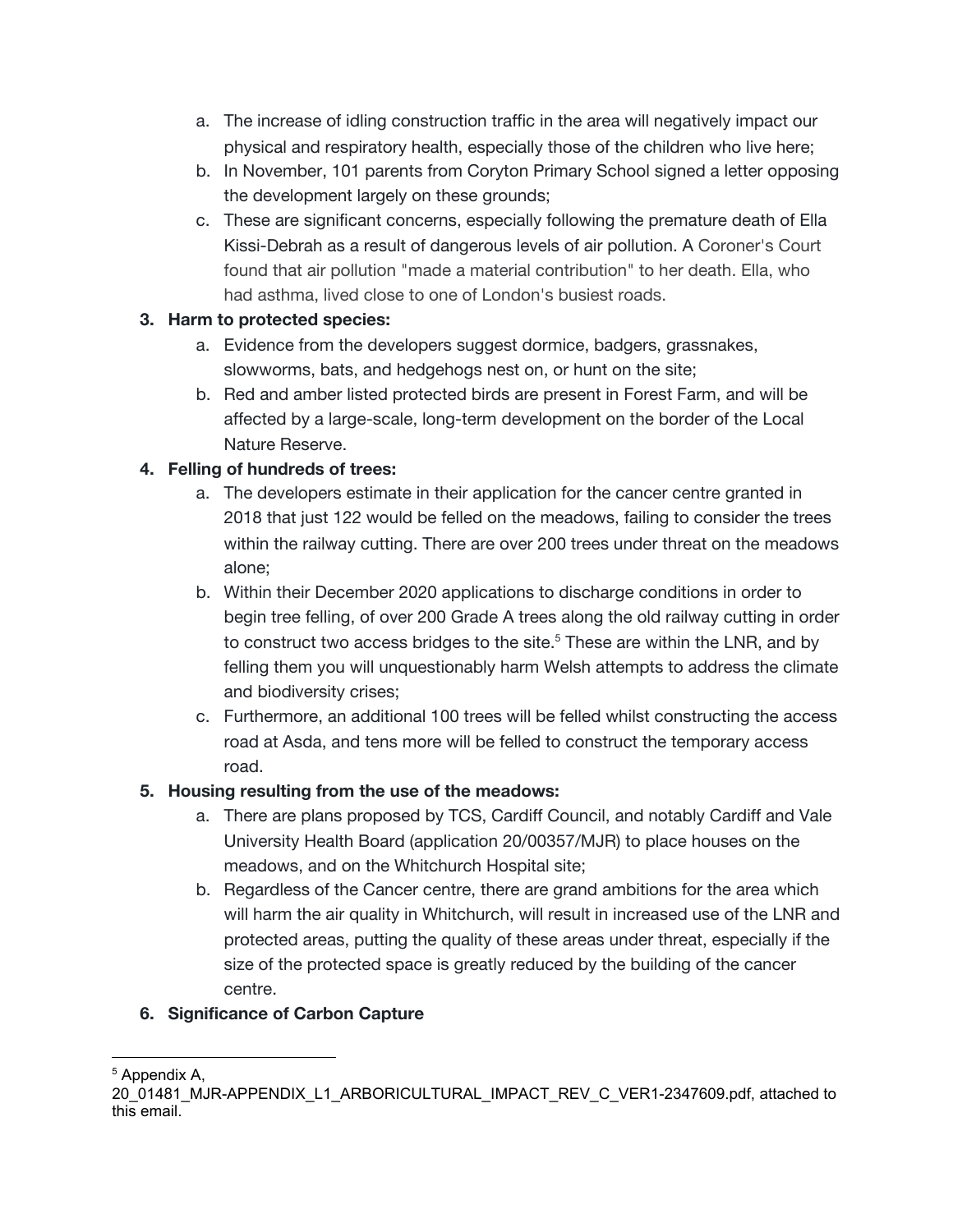- a. The Northern Meadows has significant potential as an urban carbon sink, with a self seeding forest growing on the meadows and around the railway cutting. Furthermore, longwood is a semi-ancient forest - hence its categorisation as an SSSI - and must be enhanced to ensure its resilience;
- b. Should you choose not to utilise this space for the community, you will be forced to redouble your efforts to plant more trees and create more carbon sinks. This would be nonsensical following the destruction of this green space.

## **7. The loss of a significant community amenity:**

- a. The Northern Meadows, Lady Cory Field, and the railway cutting have provided this community with necessary reprieve during lockdown. As we cannot travel, we cannot access nature or the countryside, and the mental and physical benefits spending time in nature provides;
- b. However, we have been privileged to have access to the meadows, and the wildlife, biodiversity, and clean air it offers. To have this taken away at this time would be a criminal act against this community;
- c. Open space is crucial for maintaining mental and physical wellbeing. At present, only 8% of Cardiff remains publicly accessible green space, (compared to 15% in cities such as Birmingham). Given the scarcity of alternatives for residents, it is imperative that this space is protected.

I do not need to remind you of the ample national and international legislation which requires you to protect and enhance biodiversity, including:

## **A. The Convention on Biological Diversity, 1992.**

a. **Article 8**, In-situ Conservation: Each contracting party shall, as far as appropriate…

> (d) **Promote the protection of ecosystems, natural habitats and the maintenance of viable populations of species in natural surroundings;**

> (e) Promote **environmentally sound and sustainable development in areas adjacent to protected areas with a view to furthering protection of these areas;**

(f) Rehabilitate and restore degraded ecosystems and promote the recovery of threatened species.

b. **Article 9**, ex-situ Conservation: Each Contracting Party shall, as far as possible and as appropriate and predominantly for the purpose of complementing in-situ measures:

> (a) Adopt measures for the ex-situ conservation of components of biological diversity…;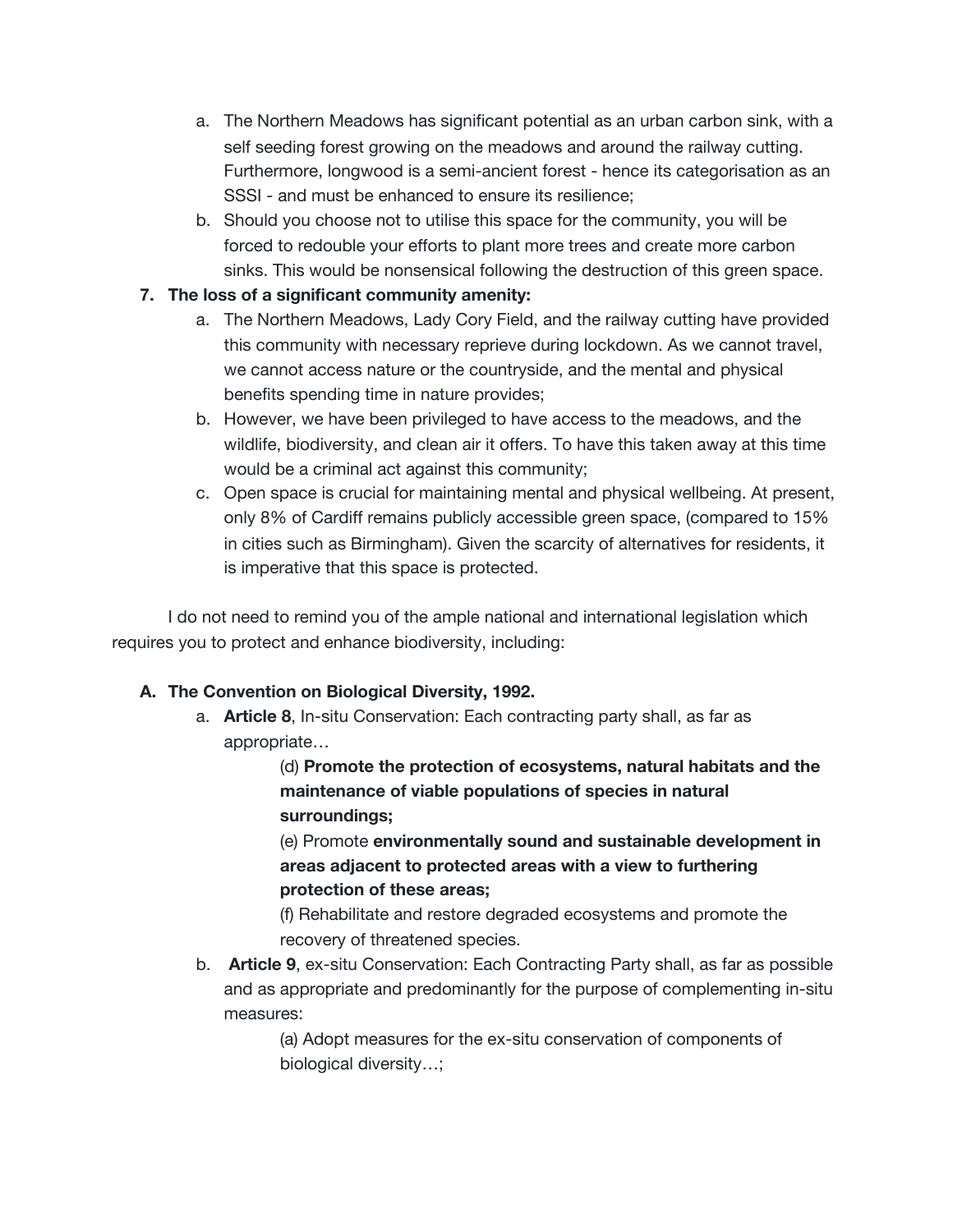(c) Adopt measures for the recovery and rehabilitation of threatened species and for their reintroduction into their natural habitats under appropriate conditions.

c. **Article 10**, Sustainable use of components of BIological Diversity: Each Contracting party shall, as far as possible and appropriate:

> (a) Integrate consideration of the conservation and sustainable use of biological resources into national decision-making;

(d) Support local populations to develop and implement remedial action in degraded areas where biological diversity has been reduced.

### **B. The Rio Declaration, 1992.**

## **Principle 1**: **Human beings are entitled to a healthy and productive life in harmony with nature;**

**Principle 4**: In order to achieve sustainable development, environmental protection shall constitute and integral part of the development process and cannot be considered in isolation to it;

### **Principle 11**: States **shall enact effective environmental legislation**.

Environmental standards, management objectives and priorities should reflect the environmental and developmental context to which they apply;

**Principle 15**: In order to protect the environment, the **precautionary approach shall be widely applied by states** according to their capabilities. Where there are threats of serious or irreversible damage, lack of full scientific certainty shall not be used as a reason for postponing cost-effective measures to prevent environmental degradation.

### **C. Well-Being of Future Generations (Wales) Act, 2015.**

- a. Section 2 in this Act, "sustainable development" means the process of **improving** the economic, **social, environmental** and cultural **well-being of Wales by taking action**, in accordance with the sustainable development principle (see section 5), aimed at achieving the well-being goals (see section 4);
- b. Section 4 specifies the wellbeing goals a prosperous Wales, a resilient Wales, **a healthier Wales**, a more equal Wales, **a Wales of cohesive communities**, a Wales of vibrant and thriving welsh culture, a globally responsible wales;
- c. Section 5(1) In this Act, any reference to a public body doing something "in accordance with the sustainable development principle" means that the body **must act in a manner which seeks to ensure that the needs of the present are met without compromising the ability of future generations to meet their own needs.**
- We believe that future generations of Whitchurch deserve the chance to see how Wales used to be and the spaces where our ancestors would have farmed or enjoyed. They deserve the opportunity to have the wellbeing benefits provided by the space.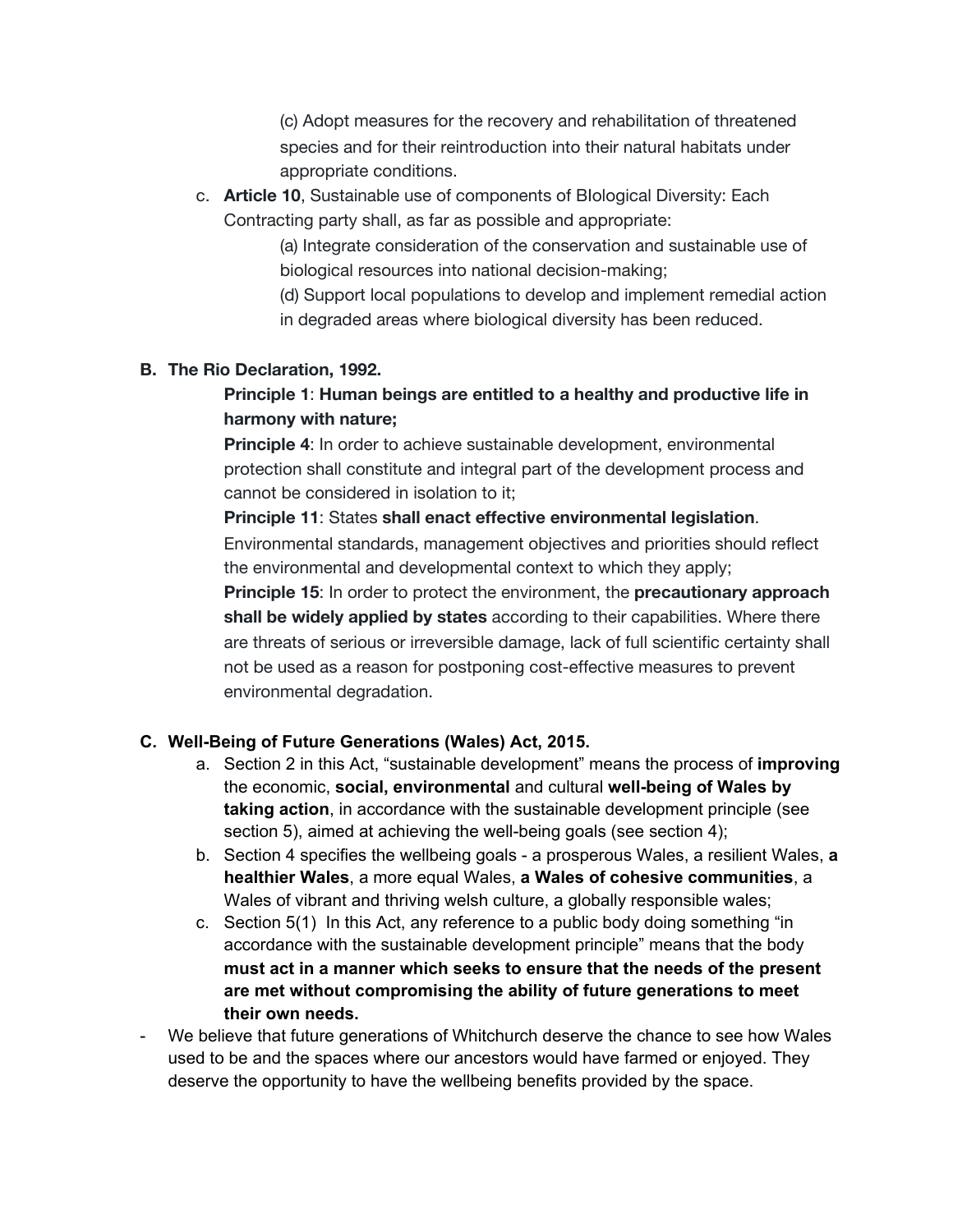## **D. The Environment (Wales) Act, 2016.**

- a. This Act encourages public bodies to "promote the resilience of ecosystems" and "maintain and enhance the resilience of ecosystems."
- b. The Sustainable Management of Natural Resources.
	- i. 3 (1) In this Part, "sustainable management of natural resources" means—

(a) using natural resources in a way and at a rate that promotes achievement of the objective in subsection 3(2);

(b) taking other action that promotes achievement of that objective, and

- (c) not taking action that hinders achievement of that objective.
- ii. 3(2) The objective is to **maintain and enhance** the resilience of ecosystems and the benefits they provide and, in so doing—

(a) **meet the needs of present generations of people without compromising the ability of future generations to meet their needs,** and

(b) contribute to the achievement of the well-being goals in section 4 of the Well-being of Future Generations (Wales) Act 2015.

- c. The Biodiversity and resilience of ecosystems duty.
	- i. 6 (1) A public authority **must seek to maintain and enhance biodiversity in the exercise of functions in relation to Wales**, and in so doing **promote the resilience of ecosystems**, so far as consistent with the proper exercise of those functions.
	- ii. 6 (2) In complying with subsection (1), a public authority must take account of the resilience of ecosystems, in particular the following aspects—
		- (a) diversity between and within ecosystems;
		- (b) the connections between and within ecosystems;
		- (c) the scale of ecosystems;

(d) the condition of ecosystems (including their structure and functioning);

(e) the adaptability of ecosystems.

You will note the requirement of the Convention on Biological Diversity article 8(e), with the obligation to '**Promote environmentally sound and sustainable development in areas adjacent to protected areas with a view to furthering protection of these areas'.** This reflects your numerous obligations under the Nature Recovery Action Plan. The 'Nature Recovery Action Plan 2020-21' also identifies:

- 1. The requirement of **'urgent short-term actions'** (section 6) including:
	- a. Aligning the responses to the climate emergency and the **biodiversity crisis;**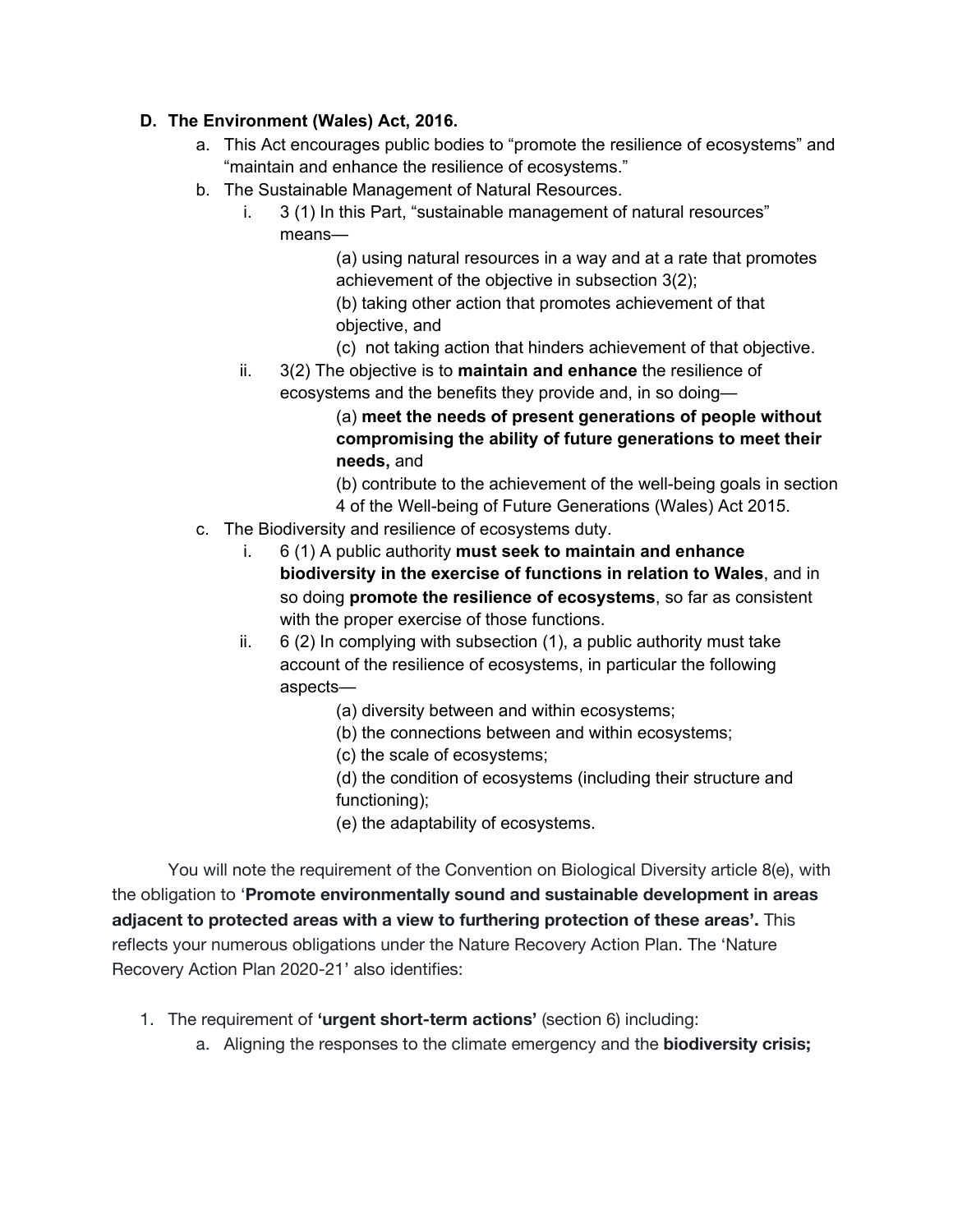- b. Providing **spatial direction for action for biodiversity**. Resilient ecological networks are **needed everywhere** to create mosaics across Wales, but further identification of 'core resilience areas' is needed in which to prioritise action;
- **c. Improving the condition of the Protected Sites Networks.**

Protecting the meadows will help directly implement the short term responses identified by the Nature Recovery Action Plan. Moreover, given the Welsh Government voted to declare a Climate Emergency, now really is the time to act swiftly to ensure coherence between your actions and existing environmental commitments.

We are asking Government Ministers to:

- **1. Act urgently to prevent any enabling works (costing Velindre-estimated £26.9m) from going ahead on Northern Meadows and saving the biodiverse space of County importance currently at risk;**
- **2. Promise no further funding to this project and forbid further expenditure**;
- **3. Call in applications 20/01110/MJR and 20/00357/MJR, giving the community a stake in the development of Whitchurch Hospital;**
- **4. Work cooperatively with clinicians to identify the best option for cancer care for the people of South East Wales.**
- **5. Work cooperatively with us and and all local stakeholder groups and elected members to design a solution to the Northern Meadows and Whitchurch Hospital Site which maintains and enhances biodiversity and secures long term solutions for cancer treatment in Wales.**

**We also call for long term commitments from this Government to ensure communities are never put under such significant pressure and manipulation by a public body again:**

- 1. Investigate where so much went wrong so as to prevent such a disastrous waste of public money for an NHS project ever happening again;
- 2. Save the Northern Meadows and railway cutting, by designating the area a Local Nature Reserve and forbidding any construction here in future.

We are looking forward to your swift response.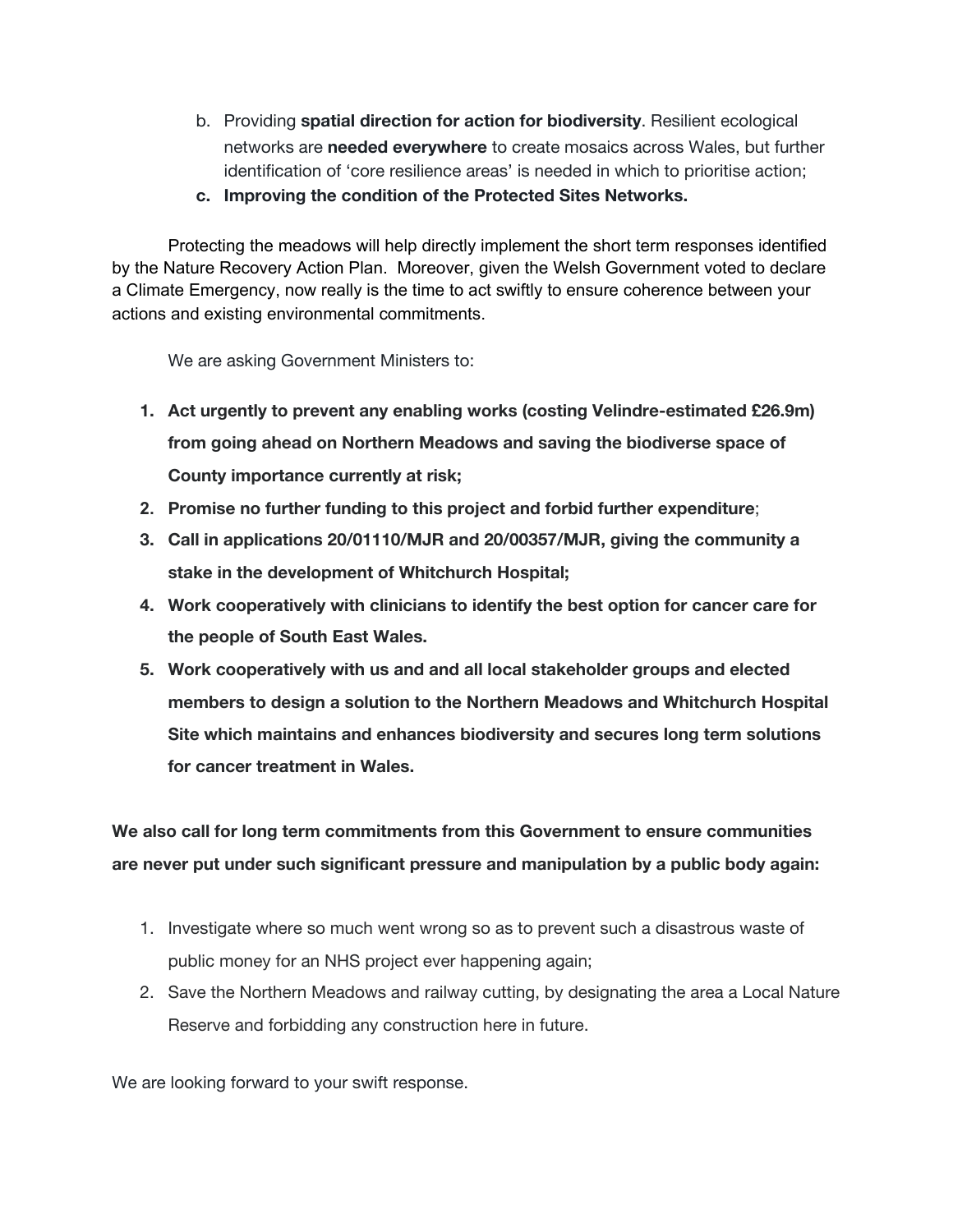Kind regards,

Save the Northern Meadows

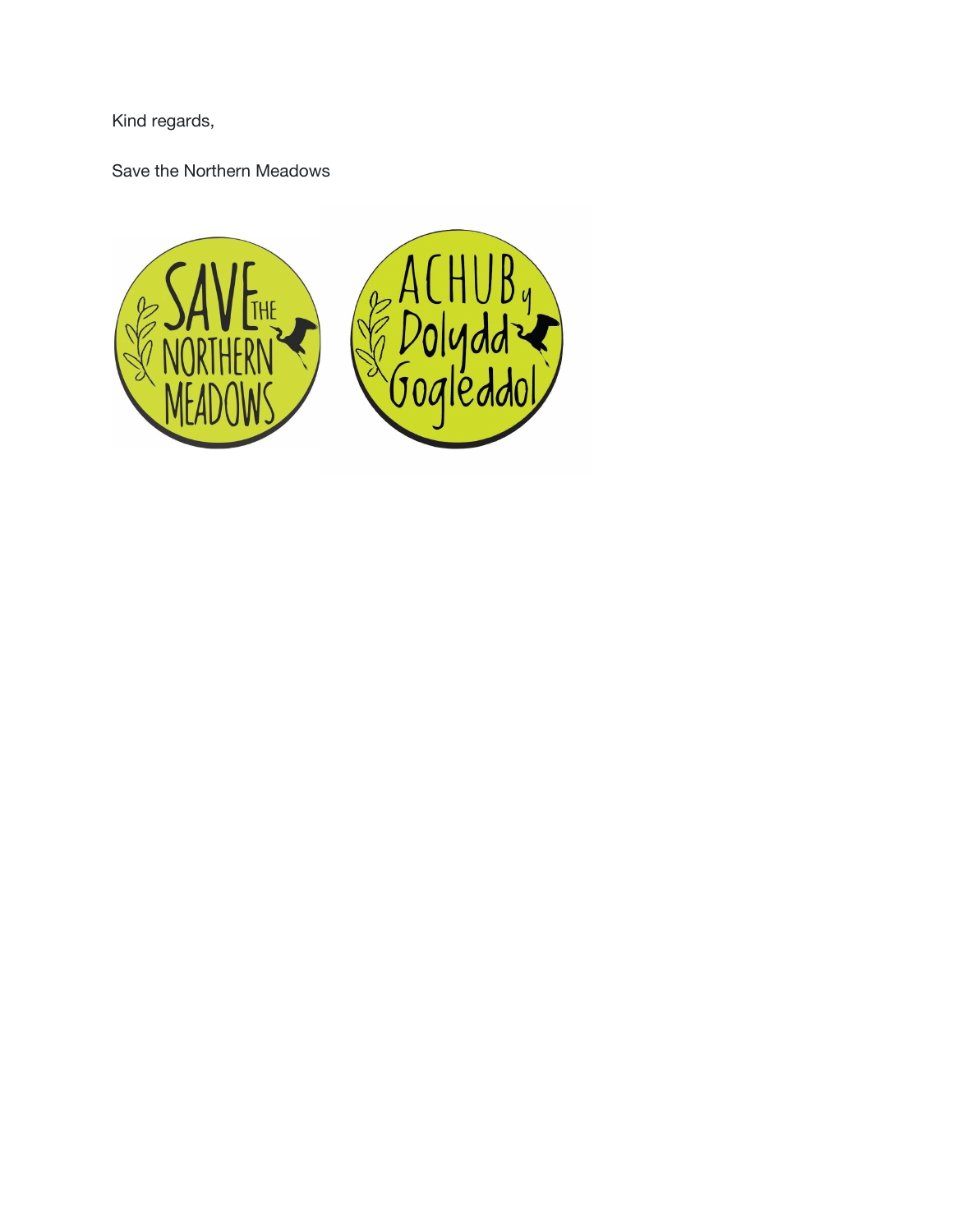Dear Ministers,

We are acutely aware of the relentless demands of COVID-19 on both you and your department and greatly appreciate all you do. So we wouldn't write to you at this time were not urgent action forced upon us by others right now.

We believe that as a result of the Nuffield Advice; the economic impact of the Transforming Cancer Services (TCS) project, the threats to biodiversity and public health and wellbeing posed by the project, and the widespread community opposition to building on the Northern Meadows, you must act urgently to stop any and all construction relating to the enabling works and the new Velindre Cancer Centre.

We remind you:

- Over 1,000 objections were submitted to four planning applications which were granted without covering community concerns;
- Over 100 parents at Coryton Primary expressed concerns over their children's health if the development goes ahead;
- 11,000 people signed a petition asking the Government to stop the destruction;
- 5,000 people called for an independent inquiry into the medical model and choice of site;
- Hundreds of people protested in Whitchurch on multiple occasions;
- And we joined over 1,000 people across Cardiff to call for environmental, racial, economic, and social justice in Wales in September.

As a result, we sincerely hope we are able to work together to find a solution for the issue of the development of the Northern Meadows. We believe the only solution now recommends placing the nVCC Satellite centre on the Whitchurch Hospital, or alternative site. This would protect the Northern Meadows, and could enable the connecting of both sites with accessible pavements to allow cancer patients and people across Whitchurch to experience the healing powers of nature, without destroying the wonderful biodiversity which exists across the meadows, railway cutting, and Historic Gardens of Whitchurch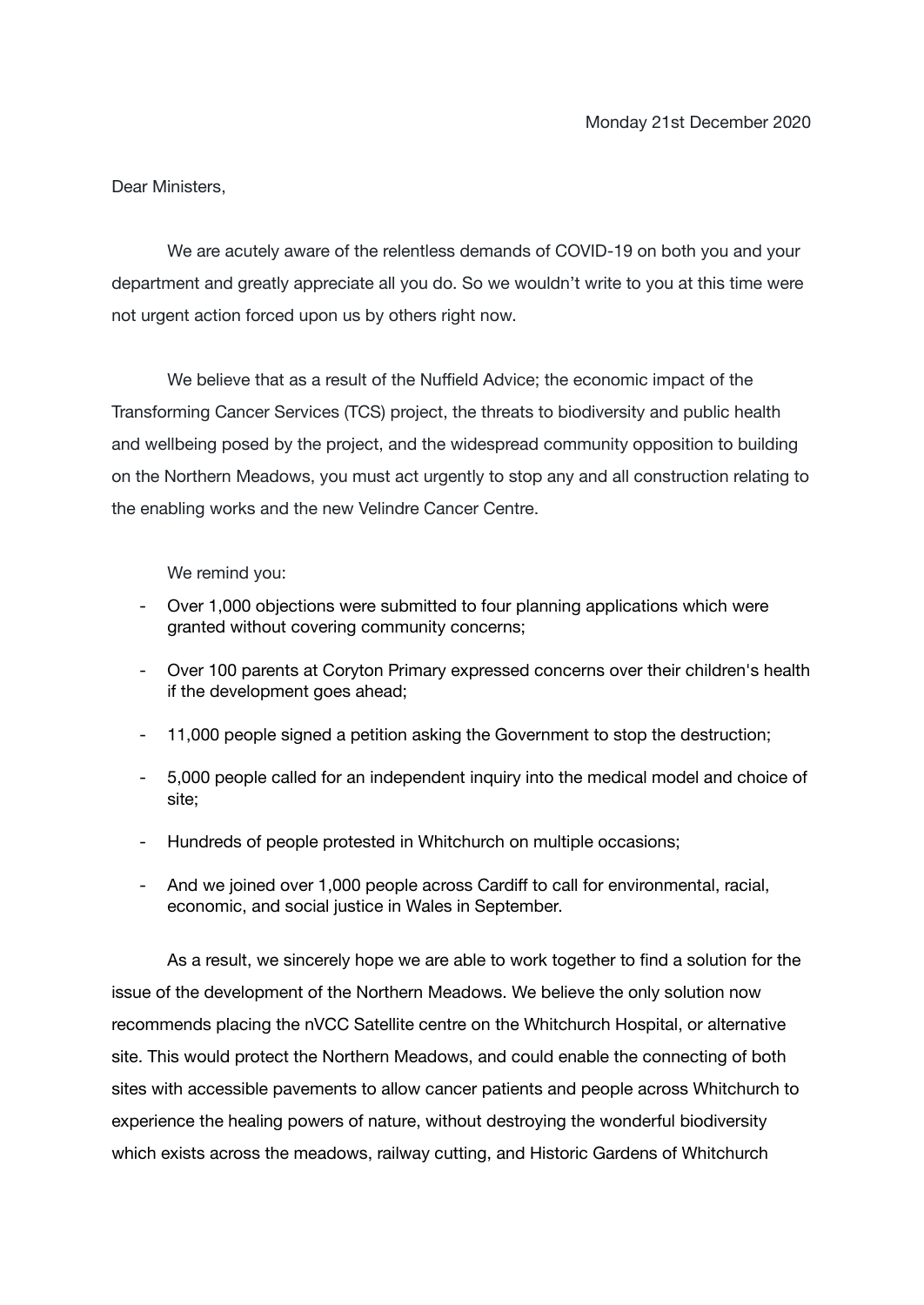Hospital. This option has already been widely supported by the community, who wish to protect the meadows and continue the historic connection of the people of Whitchurch to the NHS.

The Nuffield Advice to the Velindre University NHS Trust compels immediate radical changes to the TCS project. The Advice recommends the downsizing of the cancer unit resulting in a much smaller land footprint for the Centre, stating it would be unreasonable for the project to continue with the current plan. As a result, **Velindre itself has now begun drastically reducing its projected inpatient admission numbers.**

Commonly, we have heard of the alleged time constraints regarding the rebuilding of UHW, which is being used to block co-location. This lacks definitive proof and is largely an assumption. All because the less expensive option had been sidelined by TCS, who have spent the last six years and £20 million researching and developing this outdated project, with little to show for it.

#### In summary:

- The safety of cancer patients drives this dramatic change, just as already supported by most senior clinicians in the region**.**
- **The key criteria of excellence in cancer care, must be co-located at UHW as soon as possible**: **in-patient care, research, training education resources**.
- For a period Velindre must continue on a suitable stand-alone site as a radiotherapy and chemotherapy unit, focusing on outpatient treatment, assessment, processing, counselling etc, but this will end when a suitable acute site has been located.

The following list contains conclusions, recommendations and implications to be drawn from the Nuffield Trust's advice to the Velindre NHS Trust and TCS:

- Co-Location at UHW (University Hospital Wales) is the gold standard especially for safety (This is clearly described in Appendix One of the Document).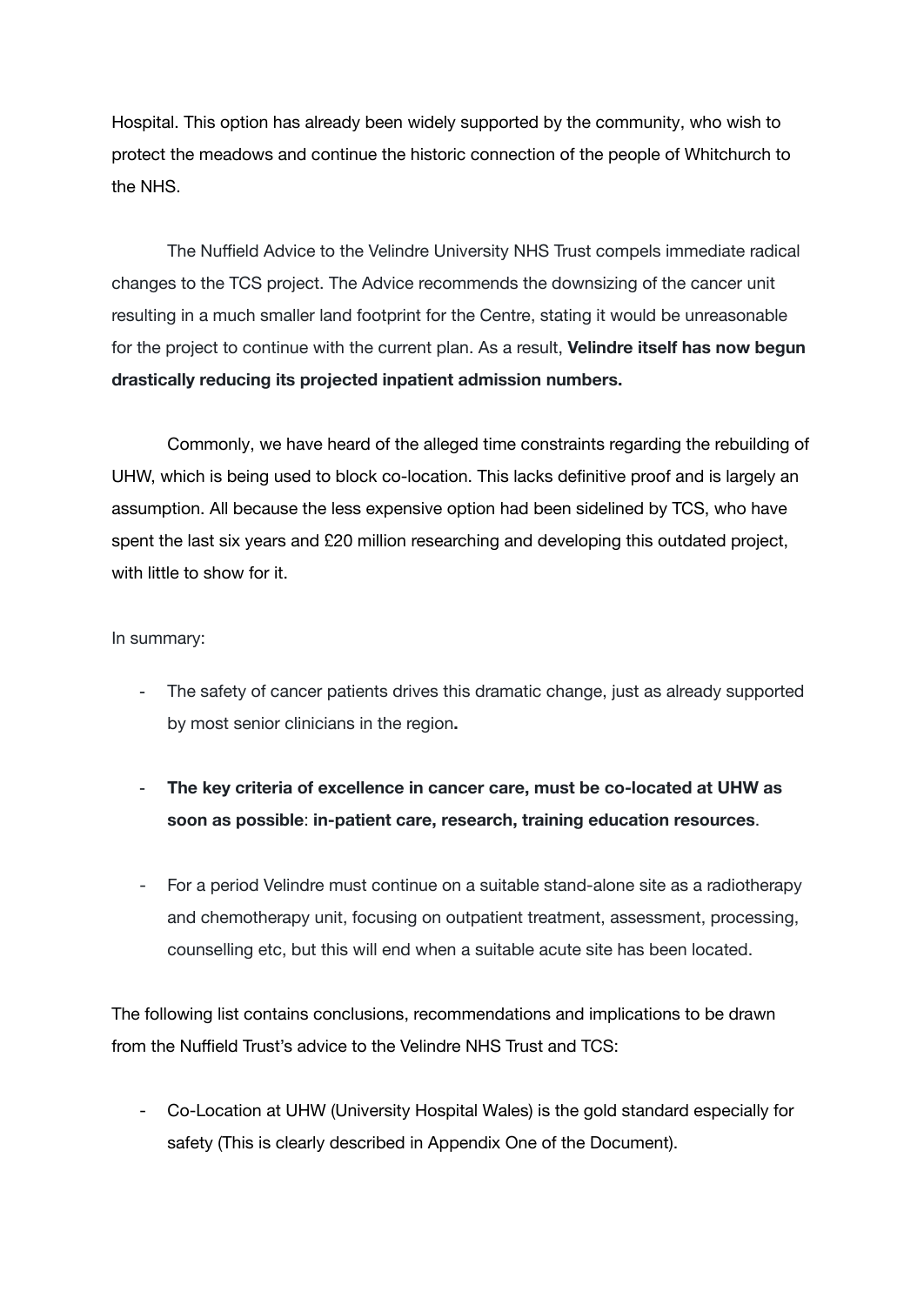- The Transforming Cancer Services (TCS) Programme has been insular and as such has failed to properly engage key stakeholders.
- Recent proposals by TCS appear to be **reactive** to circumstances rather than proactive.
- 6 years and £20 Million have not provided a blueprint to transform cancer services. The plan is simply to replicate current services.
- **- Failure to co-locate threatens patient safety, research, teaching programmes.**
- The redevelopment of Velindre Cancer Centre at UHW is a once in a lifetime opportunity to transform cancer services for the whole of South East Wales, yet **this opportunity may be missed through inflexibility, inaction or partiality.**
- Transforming Cancer Services should never have been the responsibility of a single organisation that delivers only part of the pathway. **The whole regional network, transparent, accountable and well led, is the key to excellence.**

Despite these conclusions, TCS have put redundant contracts out to tender, seeking to begin pointless, damaging enabling works. So, we ask urgently - why has the outmoded business case from November not been formally and publicly set aside, and the project halted? **Surely, such damning advice demands a rethink of the entire project and the executive staff entrusted with providing excellent cancer care for South East Wales, of which they have clearly failed and exacerbated a dangerous situation.**

Accordingly, you must act to halt this project on the Northern Meadows. Enabling works are, as we write, being progressed by TCS, wasting even more public money. This is malpractice with public funds and only you can stop it. No further advice to your department is needed to enable good judgement. The first stage of decision is being forced upon you by TCS jumping the gun without incorporating the Nuffield Advice.

They are pursuing the beginning of this project, **after repeatedly lying to yourself and the public** regarding crucial aspects of the project, including:

- How they engaged the public and medical staff within the Centre, and how they accounted for the concerns of the hundreds of individuals who engaged in due process;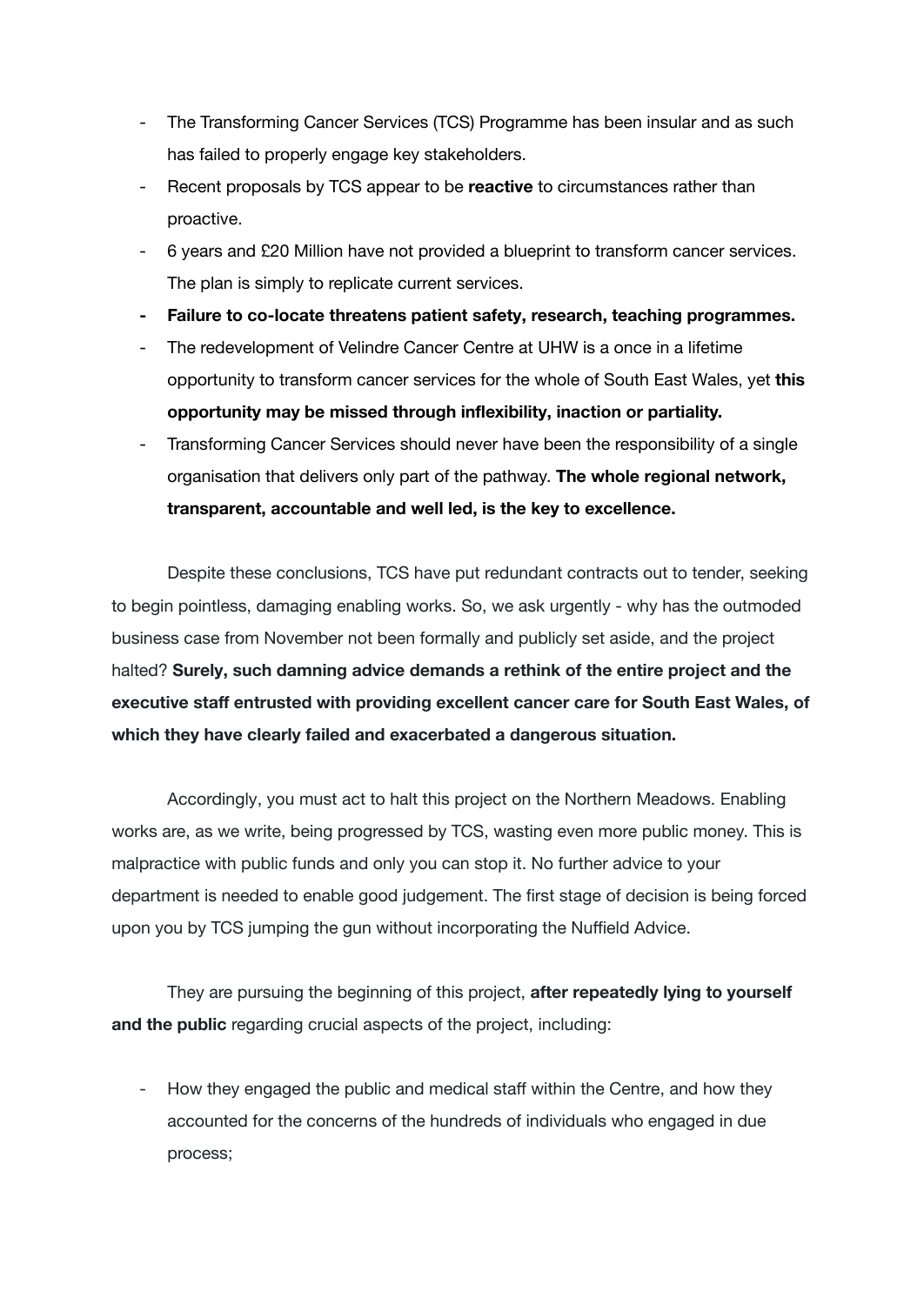- The number of emergency transfers from Velindre to UHW by ambulance, repeatedly stating there were 'less than 30,' when our Freedom of Information Request identified **a yearly average of over 100 transfers**, many red and amber listed;
- The number of severe incidents on the site, including the **cover-up of an unexpected death** by not labelling the tragedy a 'significant incident;'
- The time it takes for emergency transfers to be made between Velindre and UHW (which Velindre said took 'minutes', but our FOI's identified an **average transfer time of nearly two hours**, including an hour wait at the Centre itself);
- The research conducted into their clinical model of choice, which they emphasised was robust, **did not exist.** Repeatedly emphasising the Barrett Report, which we subsequently identified by contacting Dr. Barrett herself did not include research on the model proposed by the Trust;
- Repeatedly **failing to comply with FOI requests**, of which we still have at least two outstanding for over ten weeks. Surely this is an unacceptable way for a public body to behave.

We must highlight that if you do not act, biodiversity of a County Importance (as identified by the developers), including the homes of bats, dormice, slow worms, grass snakes, and category red and amber listed birds will be destroyed, and pointless damage done to the Whitchurch Hospital Grade 2 Listed Historic Gardens and Chapel will occur. The open space of the meadow is already heavily used for health and wellbeing purposes, and will be denied to the wider community just as your Government implements another national lockdown.

We ask why this must occur, as a number of suitable alternatives have been identified for the Centre, including the Grange, site K of Whitchurch Hospital (with a planning application seeking to put a 200 bed hospital there). We also query why the new Covid centre at UHW cannot be considered as an alternative space for the nVCC post pandemic, given that (1) this will be available much quicker than a new hospital could be built on the meadows and (2) it is a more suitable location according to the Nuffield report and the clinicians who have spoken out about the standalone model?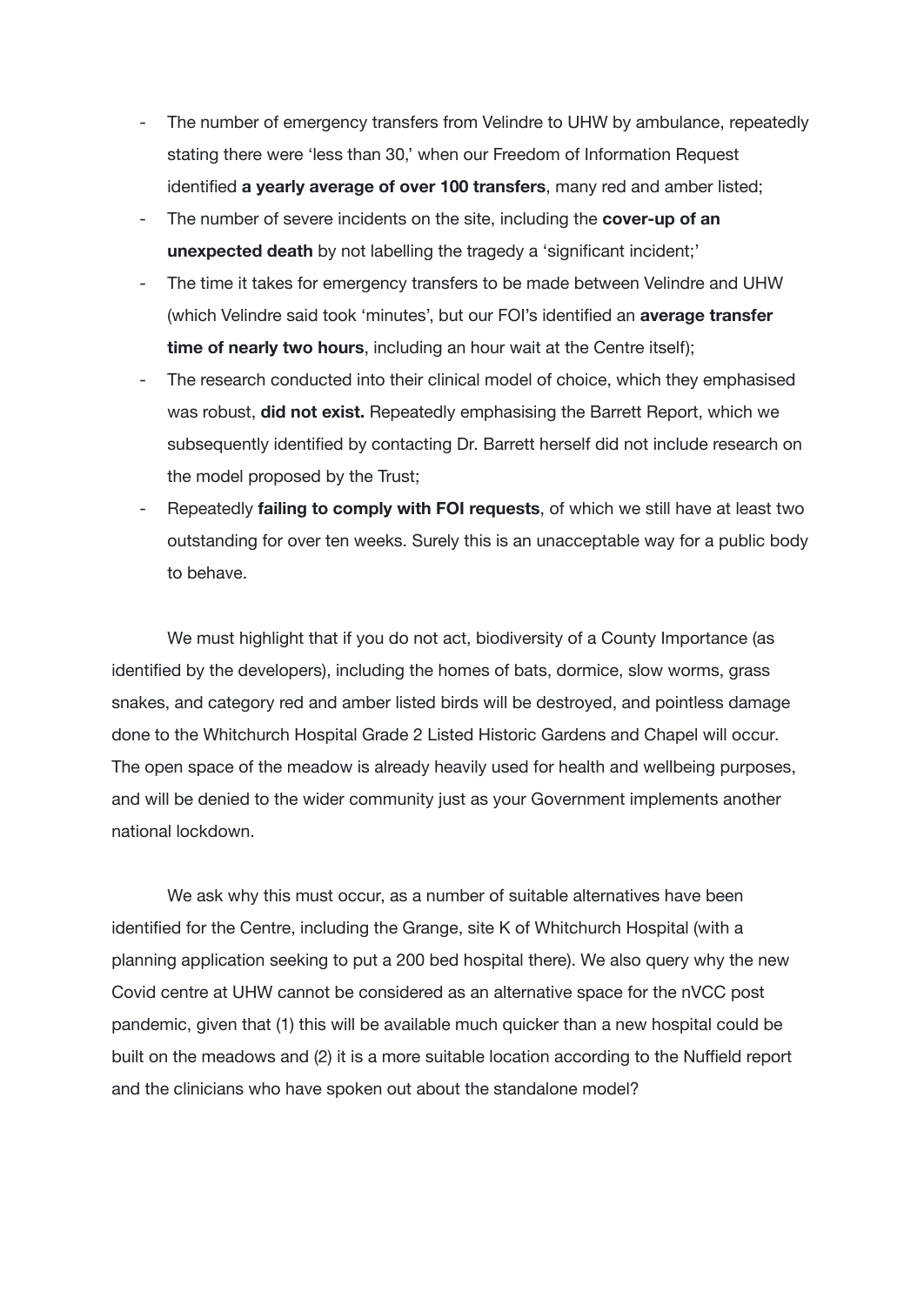Should the project continue, you will be willfully polluting and harming our community by removing our only access to open space; failing to acknowledge the deathly impact of increased air pollution, whilst committing to **locking many of us in gardenless flats for an unspecified amount of time.** This will be in violation of the Wellbeing of Future Generations Act, as well as your own policies which seek to maintain and enhance biodiversity. As Nuffield requires significant downscaling of the centre, **surely the balance between necessity and the community now moves in favour of the community.**

Therefore, we ask you to:

- **1. Act urgently to prevent any enabling works from going ahead and saving the biodiverse space of County importance currently at risk;**
- **2. Promise no further funding to this project and forbid further expenditure**;
- **3. Call in applications 20/01110/MJR and 20/00357/MJR, giving the community a stake in the development of Whitchurch Hospital;**
- **4. Work cooperatively with clinicians to identify the best option for cancer care for the people of South East Wales.**
- **5. Work cooperatively with us and Julie Morgan MS to design a solution to the Northern Meadows and Whitchurch Hospital Site which maintains and enhances biodiversity and secures long term solutions for cancer treatment in Wales.**

**We also call for long term commitments from this Government to ensure communities are never put under such significant pressure and manipulation by a public body again:**

- 1. Investigate where so much went wrong so as to prevent such a disastrous waste of public money for an NHS project ever happening again;
- 2. Save the Northern Meadows and railway cutting, by designating the area a Local Nature Reserve and forbidding any construction here in future.

Signed,